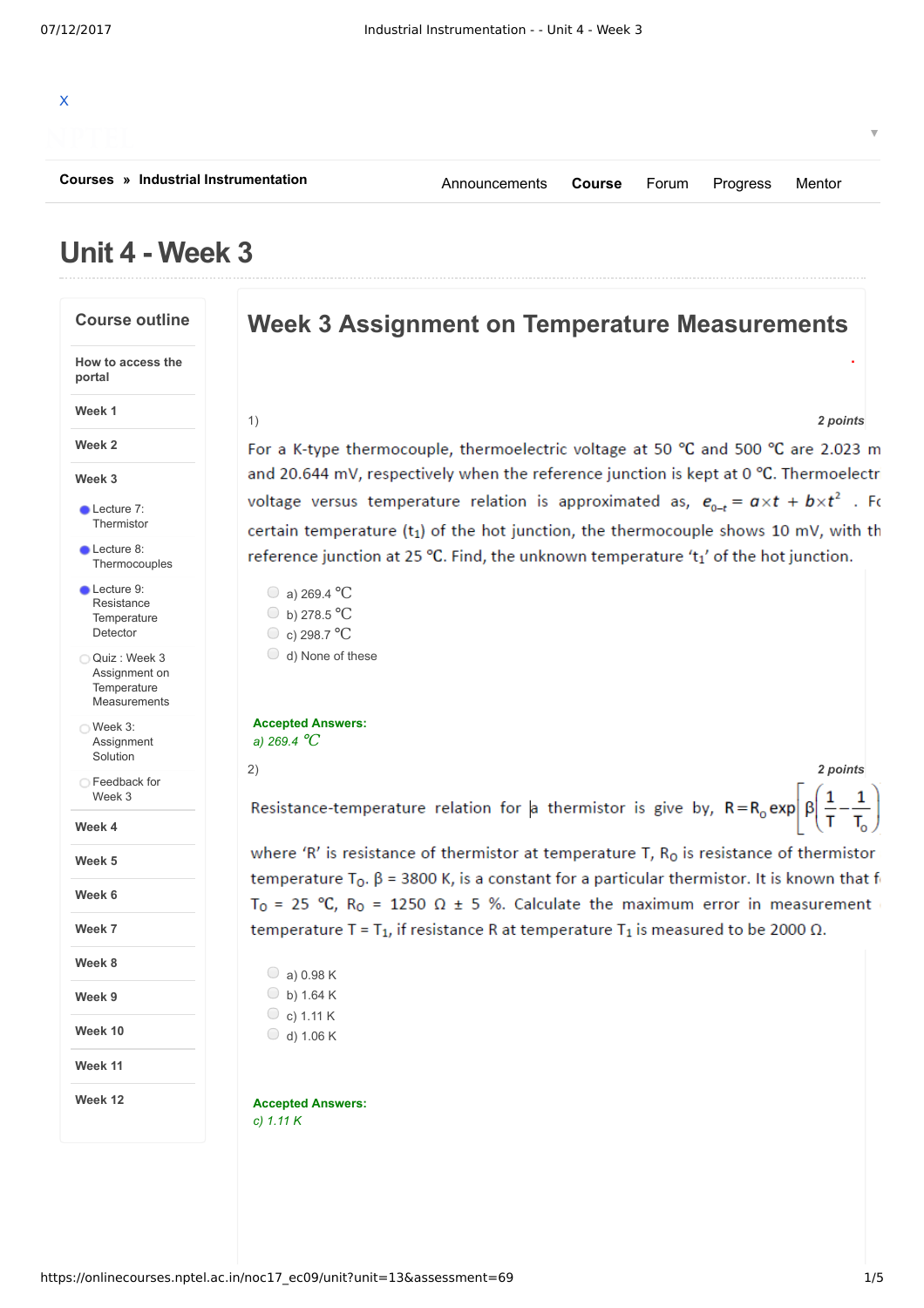07/12/2017 Industrial Instrumentation - - Unit 4 - Week 3

3) *2 points* Based on Figure 1., answer question (3) and (4)







Assume  $\alpha$  = 1, find the normalised sensitivity (of e<sub>0</sub>/e<sub>ex</sub>) of the circuit for very small x.

 $\circ$  a) 0.25  $\circ$  b) 0.5  $\circ$  c) 0.75  $\bigcirc$  d) 1.0

#### **Accepted Answers:** *a) 0.25*

4) *3 points*

If it is required to keep the maximum non-linearity within 5 % over the range of between 0 and 0.5, then evaluate the minimum value  $\alpha$ .

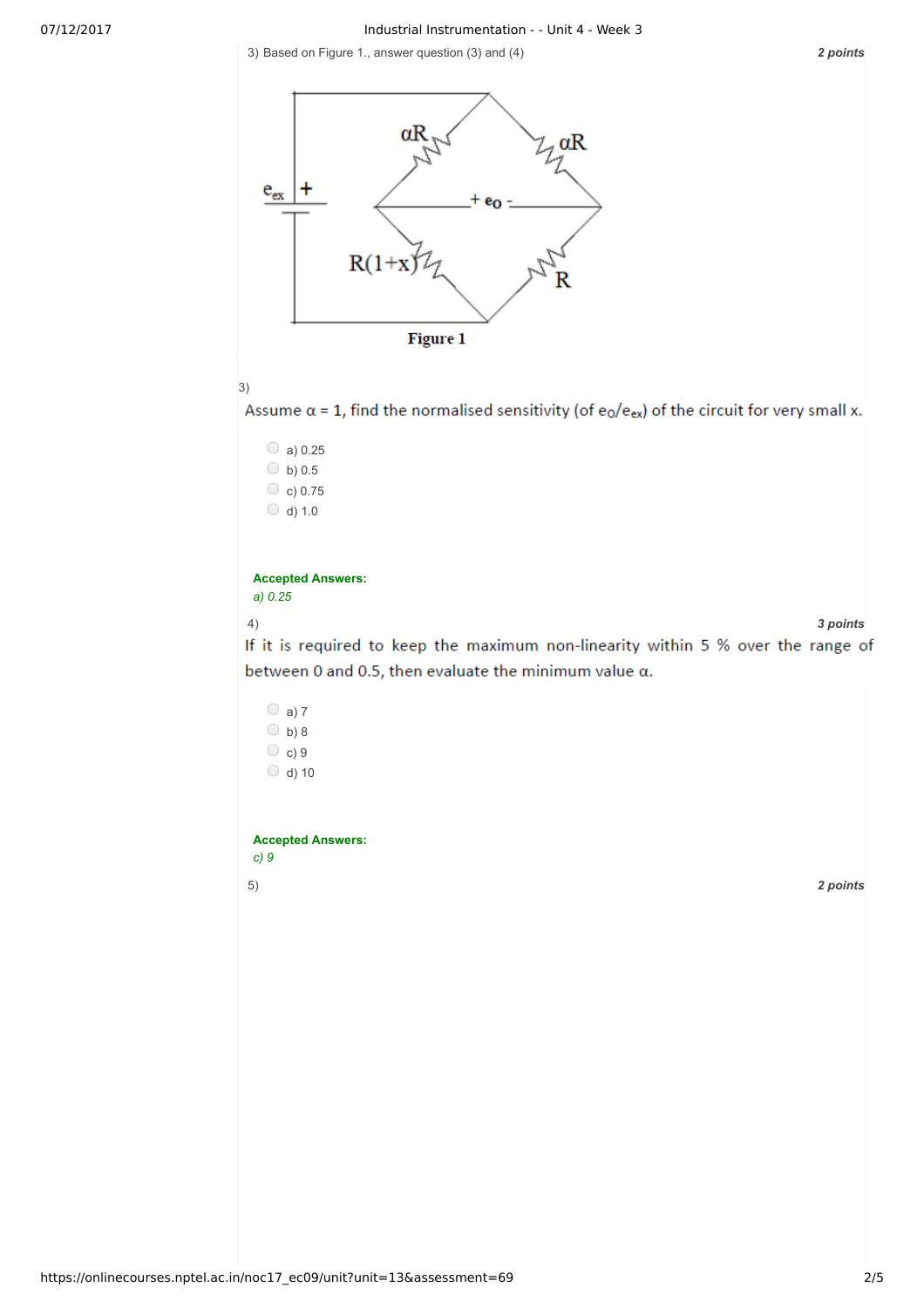If the circuit in Figure 2 is used in place of Figure 1, for RTD signal conditioning, then fin out (i) the normalised sensitivity (of e<sub>0</sub>/e<sub>ex</sub>) of the circuit with-respect-to x and (i maximum non-linearity of the output voltage Vo.



Figure 3 shows two circuits for improving the linearity of thermistor response. I maximum allowable non-linearity is 2 %, then which of the two circuits can be used for larger input range? (Assume,  $R_1 = R_2 = R$  and  $R_T = R \times (1+x)$ )

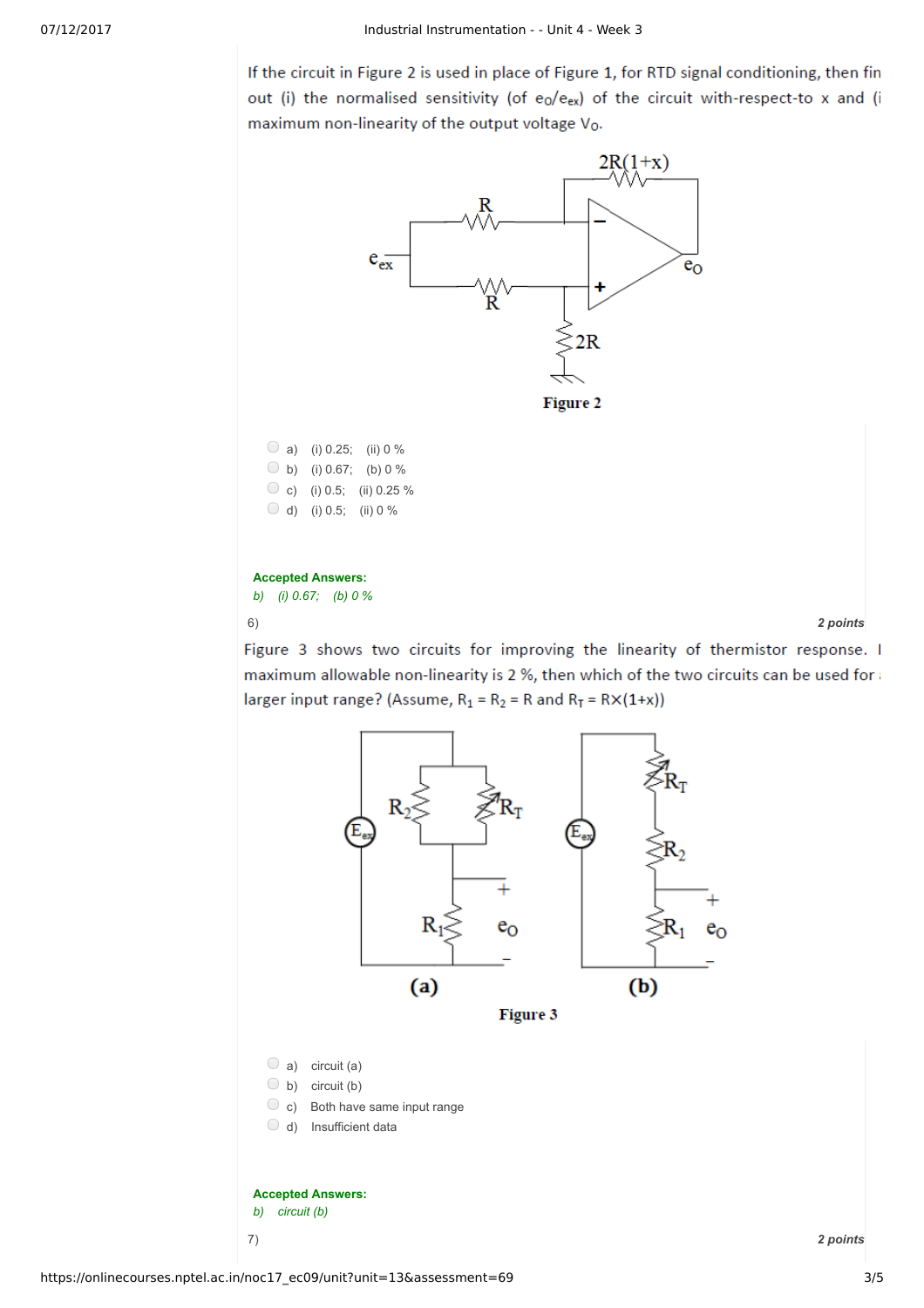#### 07/12/2017 Industrial Instrumentation - - Unit 4 - Week 3

The following circuit, in Figure 4, is used to measure temperature using a Pt-100 RTD (R1 (assume, 1<sup>st</sup> order resistance-temperature relation for the RTD). The constant current source provides 1 mA current. Resistances of the lead wires are,  $R_{L1} = R_{L2} = 0.6 \Omega$  and  $R_L$ =  $R_{L4}$  = 0.7  $\Omega$ . If the voltmeter shows 138.5 mV, what is the measuring temperature (Temperature coefficient of resistance  $\alpha$  = 0.00392  $\Omega/\Omega$ -°C)



Figure 5 shows a parallel combination of thermocouples. e1, e2 and e3 are the generate thermoelectric voltages at the output of the individual thermocouples as shown in th figure. Determine the expression for voltage  $e_0$  as shown in the figure.